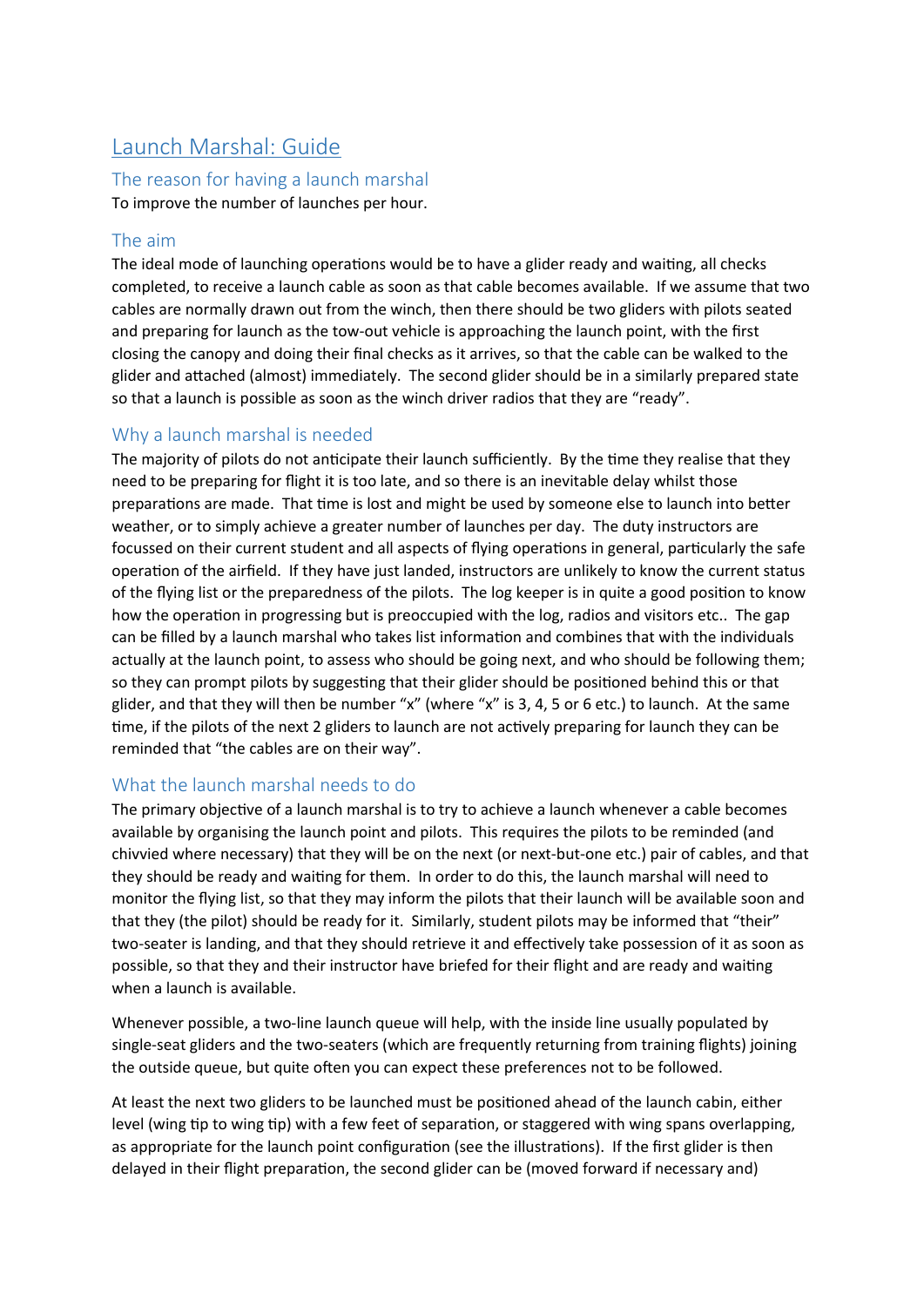launched almost immediately. If the first glider is still stalled in their preparations, the following glider in the other queue (number 4 in the illustrations) may be pulled forward and launched on the second cable; again, this is shown in illustrations. Of course, if it is the glider in the outside queue that is not ready to launch then the inner queue may be moved forward and launched in the same manner.

From this you can see that the pilots for 1 and 2 should be ready to launch when, or before, cables are available, and pilots for 3 and 4 should be nearly ready, in case their launch position is promoted, so it follows that pilots in positions 5 and 6 should be making their preparations for imminent flight too. The objective of the launch marshal should be to have all of the pilots for gliders 1 to 6 at an appropriate level of readiness, and to be filling the queues behind that as necessary.

On a busy day the first four, or possibly six, gliders may be positioned ahead of the launch point, so that the need to continually shuffle the gliders forward may be reduced. Their movement is then in batches of 4 or 6 rather than two at a time.

## What the launch marshal does **not** need to do

It is important that pilots are not harried or hurried through their pre-flight checks, so if the launch marshal has got gliders (and pilots) 1 and 2 into position soon enough then their job is done, except when exceptional circumstances (unanticipated delays) occur. The launch marshal will more often be needed to organise pilots and gliders for positions 3, 4, 5 and 6, and to get the queues moved forward between pairs of cables. Obviously, if the pilots in positions 1 and 2 are not progressing through their pre-fight checks then they may be reminded that their launch is imminent. The launch marshal may help with attaching cables or signalling for a launch, but if they can delegate these tasks they will be able to concentrate on the following launches.

#### Necessary qualifications

The only necessity is for the launch marshal to have some common sense, and a reasonable understanding of airfield operations. This does not equate to any particular level of piloting skills or badge (licence) level.

#### Safety

The safe conduct of any flight is always the responsibility of the pilot. It is never necessary for anyone else to check the state of the glider prior to launch. Having said that, the launch marshal will be in a good position to notice unlatched canopies, brakes, or attached tail dollys; and may make a positive contribution to safety by their alertness. As previously mentioned, any glider launching should be ahead of the launch cabin and any other fxed obstructons; so buggys should be positioned behind the launch cabin and unused sand bags removed. Similarly, when a staggered launch pattern is set up, it should not be possible for the first glider to swing into contact with the second, so the possible path of its tailplane should be considered with respect to the wing of the second glider.